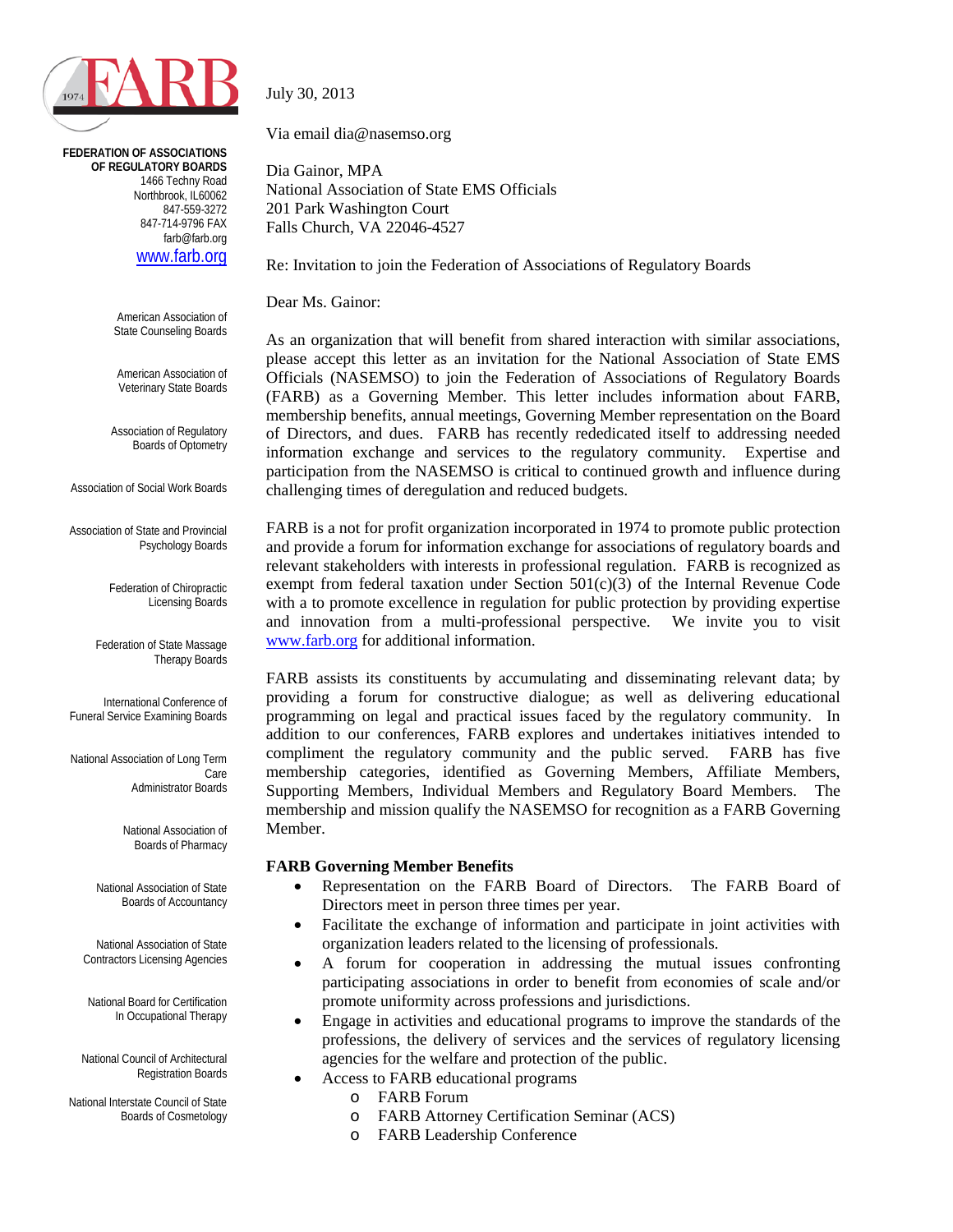July 30, 2013 Page 2 of 2

#### **FARB Governing Member Benefits (continued)**

- Access to reference documents via an on-line platform, including:
	- o FARB Generic Model Practice Act
	- o FARB Model Code of Conduct for Board Members
	- o FARB Model Application for Licensure and Renewal
	- o FARB Model Consent/Settlement Agreement.
- Access to the FARB Exam Security video
- Access to the FARB Importance of Licensure video.
- Input and profession placement on lookupalicense.org, an online licensure verification service for consumers and the regulatory community.

As indicated on the letterhead, FARB currently has fifteen Governing Member associations of boards representing organizations that regulate counselors, veterinarians, optometrists, social workers, psychologists, chiropractors, massage therapists, funeral home directors, long term care administrators, pharmacists, accountants, contractors, occupational therapists, architects, and cosmetologists.

In support of its mission to protect the public and as a way of providing interaction among those in the regulatory community, FARB holds three annual meetings. Attorneys, regulatory board members, Executive Directors, board staff, investigators, and others in the regulatory community consistently comment that FARB conferences are the most valuable conferences that they annually attend. The Annual FARB Forum takes place in January and includes sessions that inform attendees about recent regulatory and examination issues and encourage collaboration among boards to assist them in fulfilling their regulatory responsibilities. The FARB Attorney Certification Seminar (ACS) is held in the fall and the agenda focuses on regulatory legal issues and cases. The ACS is attended by not only Assistant Attorney Generals, but numerous board members and staff. FARB also holds an annual Leadership Conference that provides Executive Directors and Officers of FARB's Governing Member associations with opportunities to discuss current topics, exchange ideas and initiatives, and explore initiatives for increased collaboration on projects.

According to the FARB Bylaws, each Governing Member of FARB is entitled to appoint a representative to serve on the FARB Board of Directors. A copy of the bylaws is enclosed for your reference. We invite the NASEMSO to submit an application to join FARB as a Governing Member. Annual dues for Governing Members of FARB are established according to the organization's annual gross revenue and range from \$500 to \$3000. We would invite you to complete the attached Governing Member application. Should you need any additional materials or information for distribution, please contact me.

On behalf of the FARB Board of Directors, I hope you will consider participating as a Governing Member in this important organization. Thank you for your consideration. I look forward to your application and participation with FARB.

Very sincerely yours,

Dale J. Atkinson Executive Director

DJA/TRS Enclosures: Governing Member application, FARB Bylaws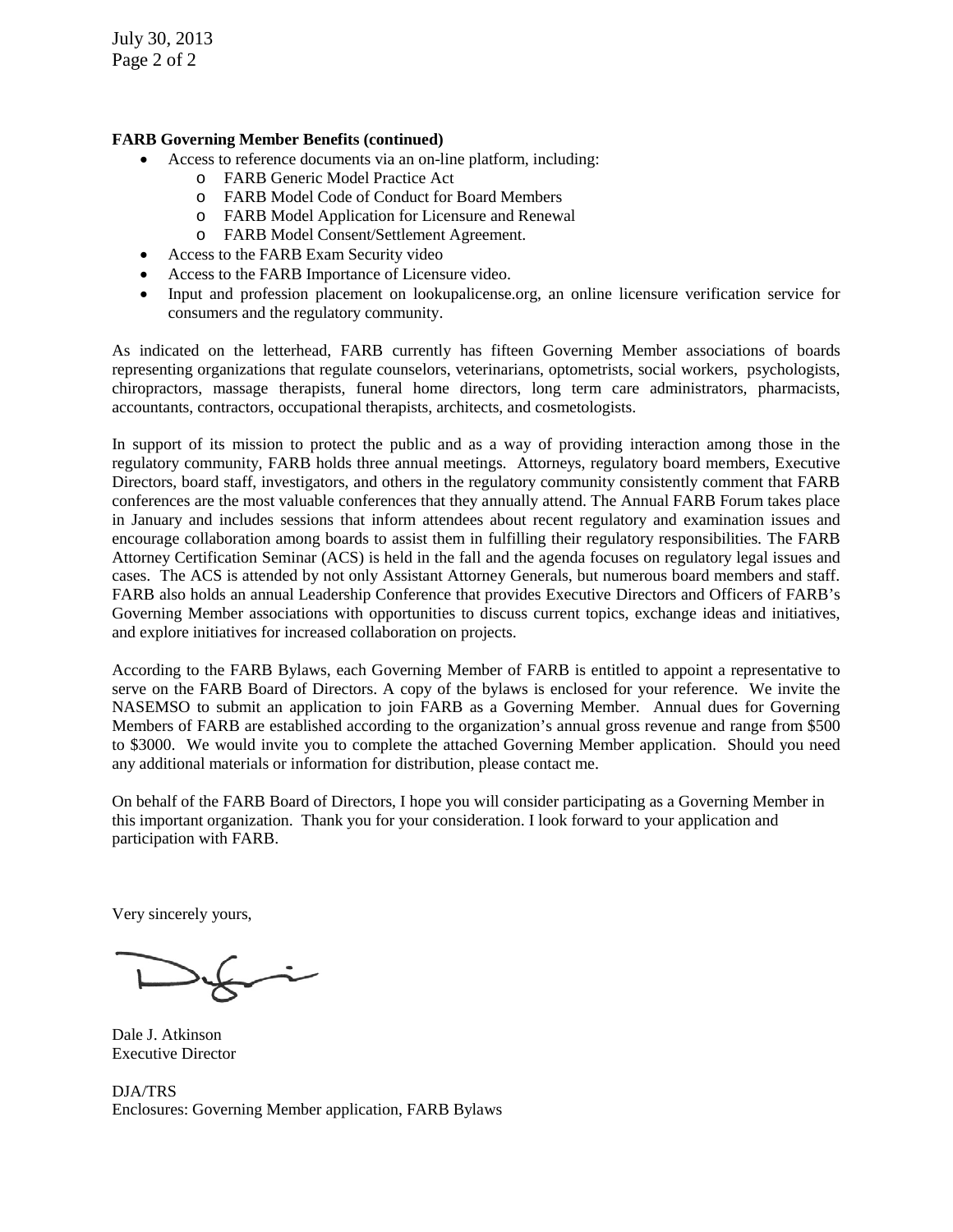

### **FARB 2013 Governing Membership Application**

\_\_\_\_\_\_\_\_\_\_\_\_\_\_\_\_\_\_\_\_\_\_\_\_\_\_\_\_\_\_, an individual or an agency, hereby requests Governing Membership in FARB. A check for membership dues is attached or has been requested for the following amount:

- Group 1 Annual Budget under \$500,000: **\$500.00**
- Group 2 Annual Budget \$500,001 \$2,499,999: **\$1,000.00**
- Group 3 Annual Budget \$2,500,000 \$4,999,999: **\$1,500.00**
- Group 4 Annual Budget \$5,000,000 \$9,999,999: **\$2,000.00**
- Group 5 Annual Budget over \$10,000,000: **\$3,000.00**

#### **Please complete the following fields:**

| Organization (Full name)                                                                                                                                                                                               |                      |
|------------------------------------------------------------------------------------------------------------------------------------------------------------------------------------------------------------------------|----------------------|
| Street Address/PO Box                                                                                                                                                                                                  | <b>General Phone</b> |
| Suite/ Department/ Number/ Building                                                                                                                                                                                    | <b>General Fax</b>   |
| City/ State/ Zip/ Country                                                                                                                                                                                              | Website              |
| Designated representative to the FARB Board of Directors                                                                                                                                                               |                      |
| <b>Title</b>                                                                                                                                                                                                           |                      |
| <b>Direct Phone</b>                                                                                                                                                                                                    |                      |
| <b>Direct Fax</b>                                                                                                                                                                                                      |                      |
| E-mail                                                                                                                                                                                                                 |                      |
| Please return this form to:<br>Federation of Associations of Regulatory Boards<br>c/o Dale J. Atkinson, Executive Director<br>1466 Techny Road<br>Northbrook, IL 60062<br>Ph: 847-559-FARB (3272)<br>Fax: 847-714-9796 |                      |
| $\bigcap_{n=1}^{\infty}$                                                                                                                                                                                               |                      |

SIGNATURE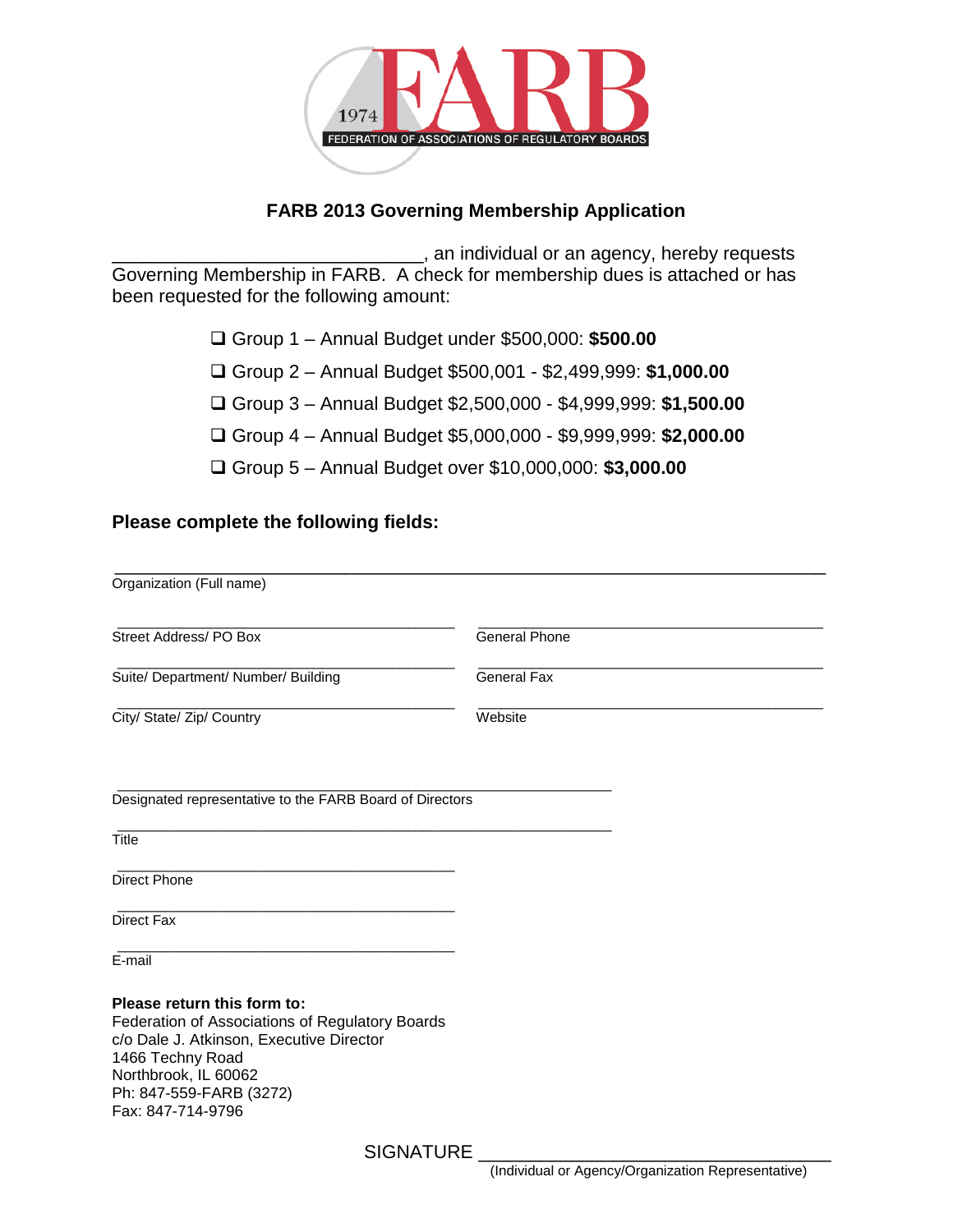#### **BYLAWS OF THE FEDERATION OF ASSOCIATIONS OF REGULATORY BOARDS**

### **ARTICLE I - PURPOSE**

The purpose of the federation shall be to exchange information and engage in programs and joint activities relating to the licensing of professionals, the education of professionals, including accreditation of schools, colleges and continuing education programs, and the improvement of reciprocal relations between the several licensing jurisdictions; to cooperate in solving the mutual problems of the participating organizations and to engage in such further activities as the Board of Directors may determine, all for the purpose of improving the standards of the professions, the delivery of services and the improvement of services of the regulatory licensing agencies for the welfare and protection of the general public.

## **ARTICLE II - OFFICES**

The principle offices of the association shall be in a location determined by the Board of Directors.

### **ARTICLE III - MEMBERSHIP**

### **Section 1 - Classification and Qualifications**

- a. Governing Members of this corporation shall be associations of regulatory boards and other notfor-profit organizations determined by the board of directors to administer services and programs consistent with FARB's tax status and public protection mission. Governing Member benefits extend to all Governing Member staff, and elected and appointed volunteer leaders.
- b. Affiliate Members of this corporation shall be non-governmental professional certifying or credentialing bodies or organizations. Affiliate Member benefits extend to organization staff, and organization elected and appointed volunteer leaders.
- c. Supporting Members of this corporation shall be companies, corporations and other entities that provide goods and services to organizations of regulatory boards and their members. Supporting Member benefits extend to one Supporting Member designated as the primary contact for purposes of member communications, and up to three additional member designated employees may attend/participate concurrently in FARB sponsored events at FARB preferred member rates.
- d. Individual Members of this corporation shall be individuals who have an interest in the regulation of professions and/or occupations and desire to support the mission and goals of FARB. Member benefits are limited to the individual member.
- e. Regulatory Board members of this corporation shall be governmental regulatory boards involved in the regulation of a licensed profession or occupation. Regulatory Board member benefits extend to all regulatory member board staff, current serving board members, and representative board attorney(s).

### **Section 2 - Annual Dues**

Membership dues for all categories of membership as well as determination of calculating renewal cycles shall be established by the Board of Directors.

### **Section 3 - Termination of Membership**

The Board of Directors may, in appropriate cases, expel any member organization, board or person whose dues are not timely received by this federation.

## **ARTICLE IV - BOARD OF DIRECTORS**

### **Section 1 - Election, Term of Office, Vacancies**

a. Election and designation procedures

Each Governing Member shall designate a Director to the federation.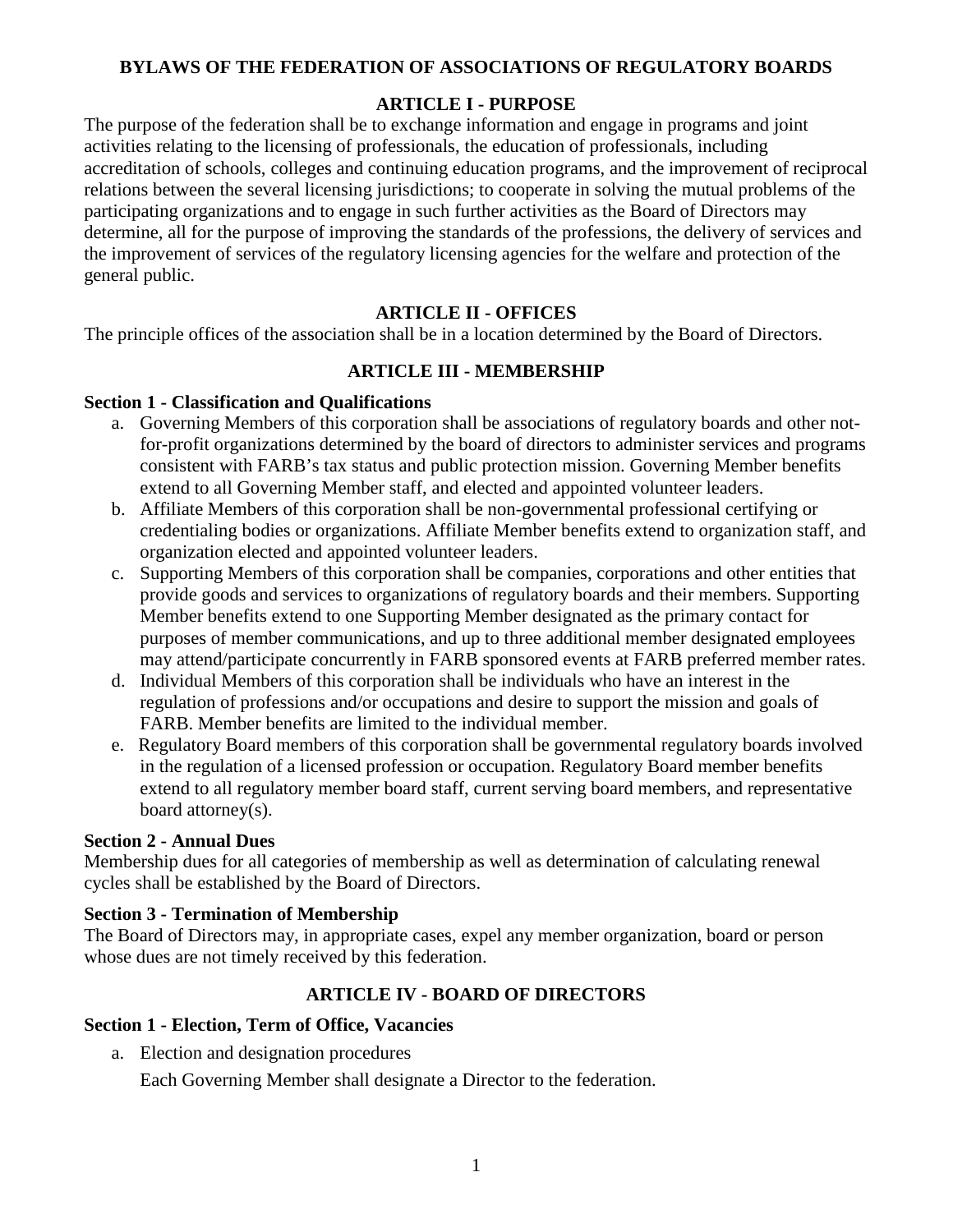At least twenty (20) days prior to the Board of Directors Annual Meeting date, each Governing Member shall advise the Executive Director of the federation, in writing, of the name of its designee who will attend the annual meeting and serve as a Director.

In the event a designated representative is unable to attend any meeting, the Governing Member may designate an alternate representative who shall have all the rights and powers of the original designated representative. Such designation shall be in writing and delivered to the Executive Director of the federation.

Organizations of regulatory boards accepted for Governing Membership in the federation at other times during the fiscal year shall designate, in writing to the Executive Director of the federation, the name of the designee who will serve as a Director.

b. Term of Office

A Director serves at the pleasure of the appointing Governing Member. A Director may be removed from office at any time by affirmative vote of two-thirds (2/3) of the Directors.

c. Vacancies

Any vacancy on the Board of Directors shall be filled by a designee from the Governing Member originally designating said Director.

### **Section 2 - Administration and Voting**

The property, affairs and business of the federation shall be managed and controlled, and all corporate power shall be exercised by or under the authority of the Board of Directors. The Board of Directors shall have exclusive voting rights on all matters, except as provided in Article V of these Bylaws. Each Director shall have one (1) vote. A Director may not vote by proxy.

### **Section 3 - Quorum and Procedures**

A majority of the Board of Directors shall constitute a quorum for the transaction of business at any meeting of the Board of Directors. Except as otherwise required by statute or by the Articles of Incorporation or by these bylaws, the act of a majority of the Directors present at any meeting, at which a quorum is present, shall be an act of the Board of Directors. In the absence of a quorum, a majority of the Directors present may, without notice other than announcement at the meeting, adjourn the meeting.

## **ARTICLE V - MEETINGS**

### **Section 1 - Annual Meeting**

The Board of Directors Annual Meeting shall be held in conjunction with the Annual FARB Forum and except as otherwise provided in these bylaws, forty-five (45) days-notice of the meeting shall be given. The Board of Directors may provide by resolution, the time and place for the holding of additional meetings of the Board of Directors without other notice than such resolution.

### **Section 2 - Notice and Special Meetings**

Special meetings of the Board of Directors may be called by the President, or by a majority of the Directors. Such meetings may be held in person or by electronic means upon majority vote of the Board of Directors. The President shall make every attempt to provide reasonable notice of such meeting.

## **ARTICLE VI - ELECTION AND APPOINTMENT OF OFFICERS AND EMPLOYEES**

### **Section 1 - Officers**

There shall be three (3) officers of the federation, a President, Vice-President and a Secretary-Treasurer.

### **Section 2 - Election and Term of Office**

The Officers of the federation, except Officers appointed pursuant to Section 3, shall be elected by a majority vote of the Board of Directors at any meeting of the Board of Directors. All Officer terms of office shall be two years or until their successors are duly elected or appointed. No individual may serve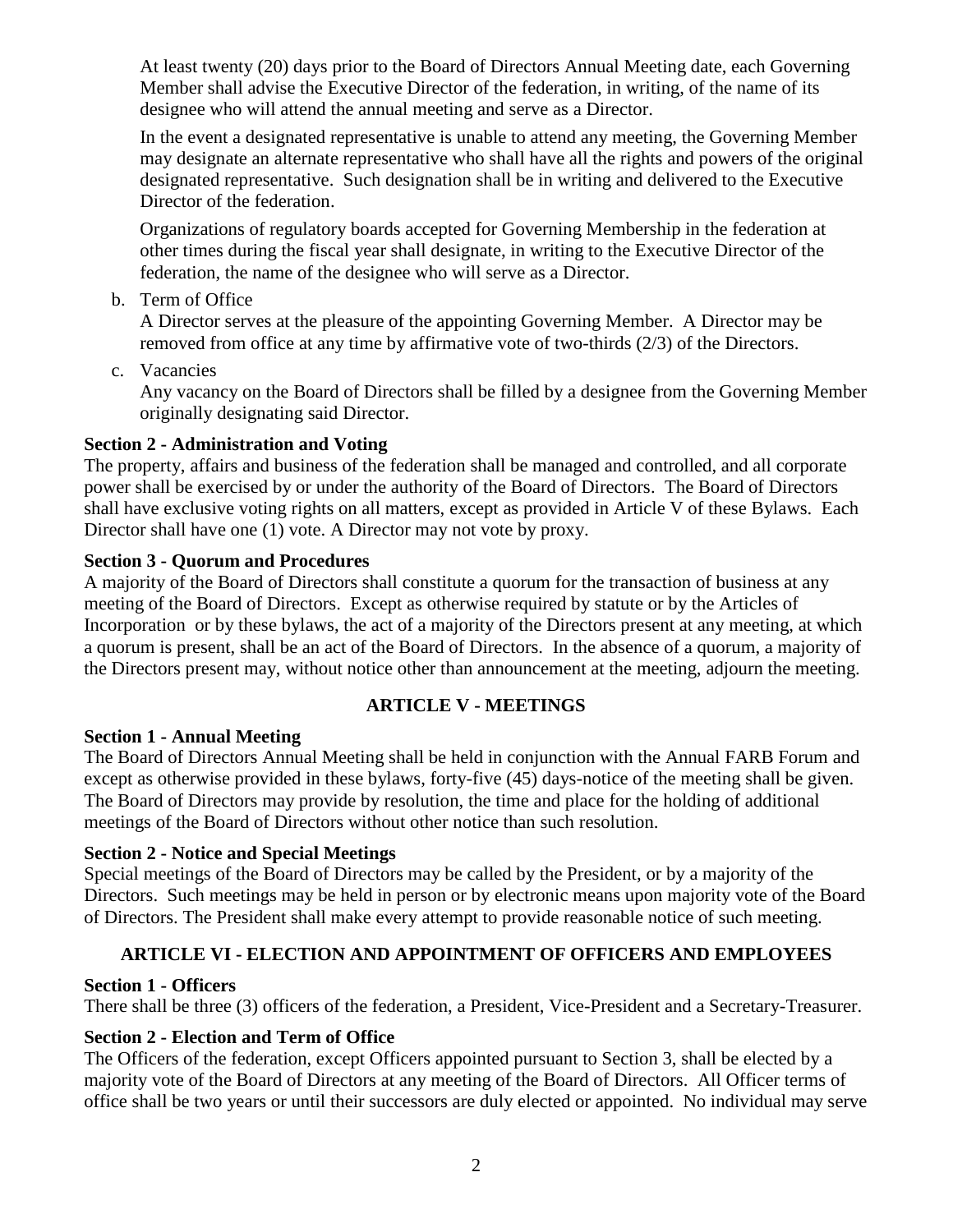as an officer of the Board of Directors for more than two (2) consecutive terms in that office. Any officer or agent may be removed, with or without cause, by the Board of Directors at any meeting.

### **Section 3 - Additional Officers, etc**

The Board of Directors may appoint such other officers and agents as it deems necessary, including one or more Assistant Secretary-Treasurers. Each appointee shall hold office, have such authority and perform such duties as provided in these bylaws or as determined by the Executive Committee.

### **Section 4 - Committees**

The Board of Directors may establish committees as it deems necessary.

### **Section 5 - Executive Director and Employees**

The Board of Directors may, in their discretion, hire an Executive Director and such other personnel as they deem necessary to carry out the functions of the federation. The Board of Directors may determine the duties and responsibilities for any such Executive Director or other employee and may grant to the Executive Director ex-officio status on committees.

### **Section 6 - President**

The President shall preside at all meetings of the federation, and of the Board of Directors, and shall perform all duties incident to the office of President.

### **Section 7 - Vice President**

In the absence of the President, the Vice President (in order of seniority as designated by the President if more than one Vice President) shall assume the duties and responsibilities of the President, and shall perform such other duties as may be assigned.

### **Section 8 - Secretary-Treasurer**

The Secretary-Treasurer shall perform all the duties incident to the office of Secretary and Treasurer and such other duties as may be assigned. The Secretary-Treasurer may delegate these responsibilities to staff.

# **ARTICLE VII - EXECUTIVE COMMITTEE**

## **Section 1 - Composition**

The Executive Committee shall be composed of the officers of the federation, the President, Vice-President, and Secretary-Treasurer. The Board of Directors may appoint the Executive Director of the federation to serve on the Executive Committee. The President of the federation shall serve as Chairperson of the Executive Committee.

### **Section 2 - Powers**

The executive committee shall have authority within policies, legal provisions and the federation bylaws, to act for the federation and shall have charge of its routine affairs in the intervals between meetings of the Board of Directors.

## **Section 3 - Meetings and Quorum**

Meetings of the Executive Committee may be held at such time and place as may be fixed by a resolution, adopted by a majority of the members of the Committee. Such meetings may be by electronic means or by personal representation and no notice is required.

Three (3) members of the Executive Committee at the time of any meeting of the Executive Committee shall constitute a quorum for the transaction of business, and the action of any two (2) members present at any meeting at which a quorum is present shall be the act of the Committee.

# **ARTICLE VIII - FINANCIAL POLICY AND ADMINISTRATION**

## **Section 1 - Funds**

All funds of the federation shall be deposited in the name of the Federation of Associations of Regulatory Boards in such banks, trust companies, or other depositories as the Board of Directors may